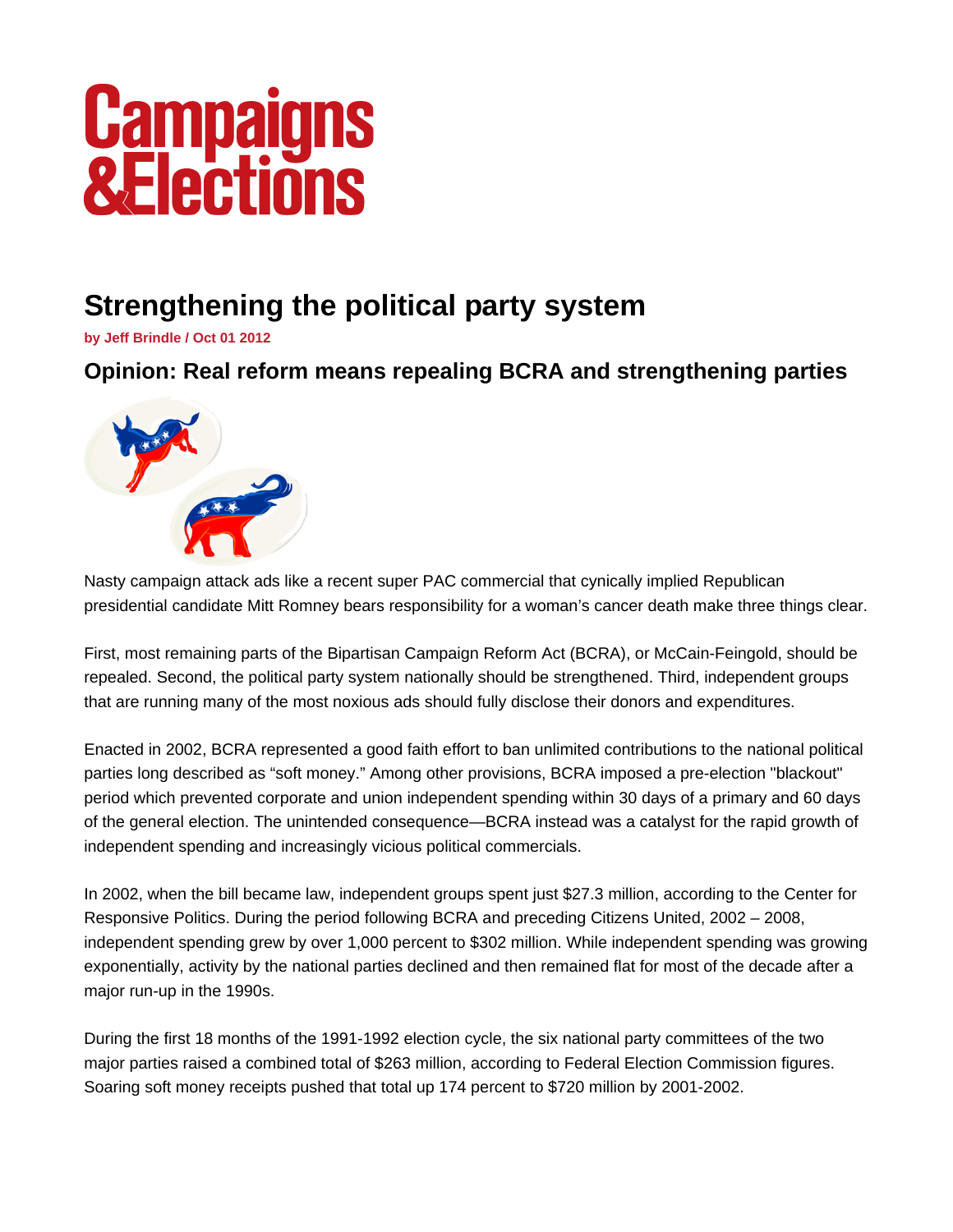After McCain-Feingold banned soft money to national parties in 2002, party receipts fell and then fluctuated around \$600 million through 2010. This year, the "big six" national party committees have raised a record amount—\$792 million. But that represents just a 10 percent increase over the 2002 total at the 18-month point. Had national party receipts kept rising at the 1990s growth rate, they now would total nearly \$2 billion.

Independent super PACs, which didn't even exist four years ago, alone raised \$318 million through June 30, according to the Center for Responsive Politics (CRP). Along with 501 (c) groups that disclose neither their donors nor expenses, these "outside groups" are likely to set new records. "…[S]pending by outside groups will make up a far larger proportion of the total spent in the 2012 election than in previous cycles and will add up to, at a minimum, \$750 million,'' CRP predicts.

"Over the last three elections, the amount of outside spending has grown dramatically,'' said a [recent](http://sunlightfoundation.com/blog/2012/07/16/dark-money/)  [analysis](http://sunlightfoundation.com/blog/2012/07/16/dark-money/) by Lee Drutman of the Sunlight Foundation. The spending has soared because these groups usually run the more scathing attack ads so candidates can concentrate on looking good to voters. "Presumably, candidates would prefer to let others do the dirty work of attacking their opponents and remain above the fray themselves. That's why these independent expenditures are becoming more popular," said Drutman.

Perhaps the most controversial commercial of the campaign so far was produced by Priorities USA Action, a Democratic Super PAC. The commercial featured ex-steel worker Joe Soptic lamenting the loss of his wife due to the closure of his former plant. Mitt Romney's former company, Bain Capital, owned the plant at the time of its closing. FactCheck.org [concluded](http://www.factcheck.org/2012/08/is-romney-to-blame-for-cancer-death/) it was "misleading on several counts" and "…strains the facts to the breaking point to imply that this tragic death is Romney's doing."

Of course, given the current "take no prisoners" campaign atmosphere, other outside groups also have sponsored ads making damaging insinuations.

For instance, a group of former U.S. military and intelligence officers, including retired Navy SEALs, recently unveiled a 22-minute video accusing Obama of reckless, politically motivated leaks about the raid that killed Osama bin Laden and other security matters. Politifact.org [dismissed the ad](http://www.politifact.com/truth-o-meter/statements/2012/aug/20/special-operations-opsec-education-fund/group-says-obama-revealed-secret-information-holl/) as "mostly false," as did Peter Bergen, a CNN national security expert who has written a book about the bin Laden manhunt. So, one of the main effects of BCRA was to weaken the political parties while empowering less accountable independent groups that often operate in secret and serve as campaign hitmen.

At least in the years before McCain-Feingold, the national parties were required to disclose their soft money donors as well as their hard money contributors and their expenditures. Many of today's groups disclose virtually nothing. They have been left free to fill the electoral landscape with a minefield of attack ads that often distort the truth, adding to the cynicism of the public toward politics and government.

One solution is simply for Congress to repeal most of what remains of BCRA except for a few worthwhile provisions, like its prohibition on fundraising on federal property. By repealing most remaining provisions of BCRA, Congress would eliminate the soft money ban on political parties as well as the coordinated expenditure restrictions that apply to political parties and candidates.

The benefit will be to strengthen the political parties, returning them to their rightful place in the electoral system, while also increasing disclosure.